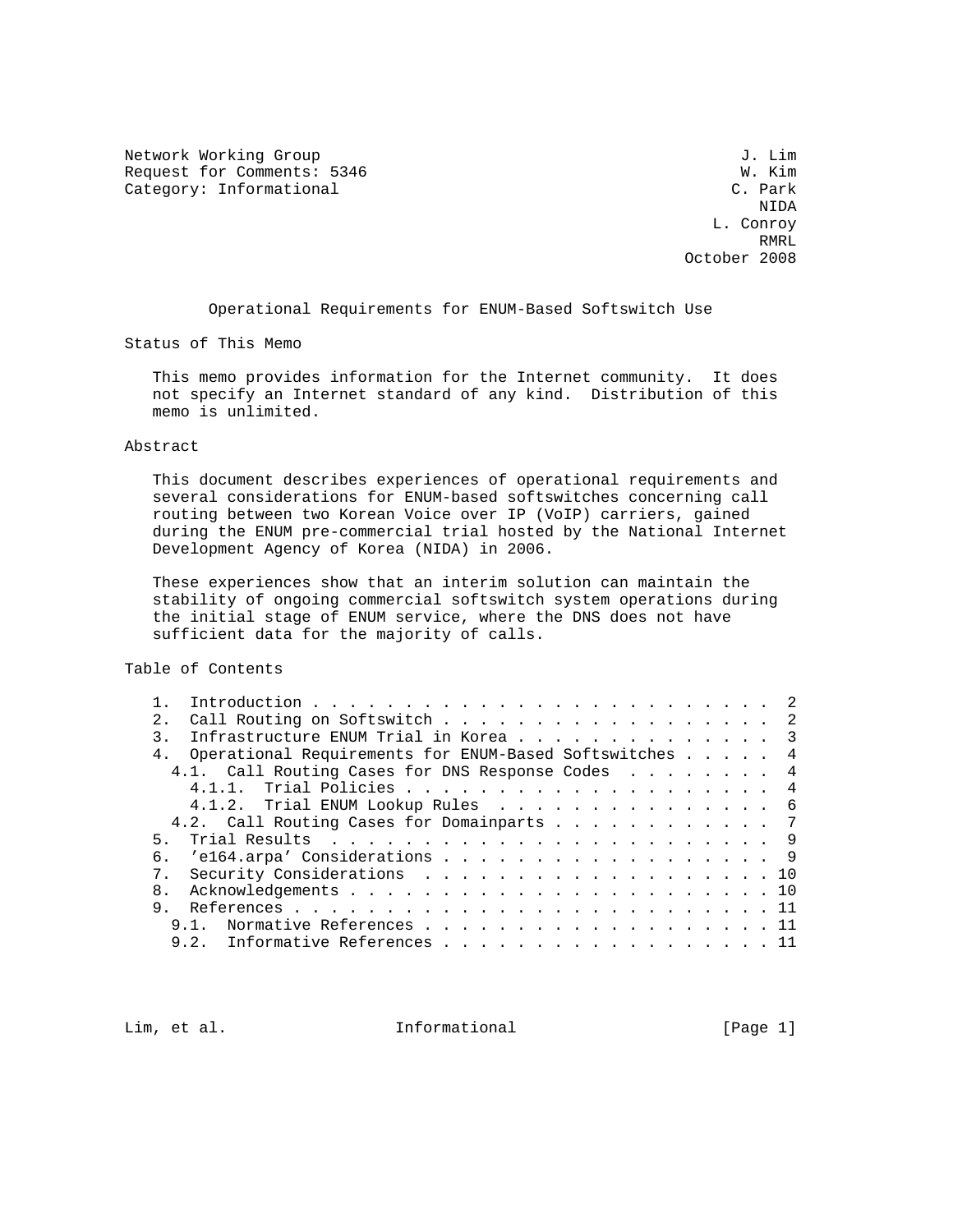## 1. Introduction

 ENUM [RFC3761] is a mapping system based on DNS [RFC1034] [RFC1035] that converts from an E.164 [E164] number to a domain name using the Naming Authority Pointer (NAPTR) [RFC3403] resource record type. ENUM is able to store different service types (such as fax, email, homepage, SIP, H.323 and so on) for every E.164 number. It originally focused on how end-users could gain access to other end users' communication contact information through the Internet.

 Recently, discussion on the need to update RFC 3761 has begun to ensure that the standard also works in the "Infrastructure ENUM" scenario, where ENUM provides routing information between carriers. This resulted in two documents, the updated ENUM specification [RFC3761bis] and an Enumservice guide [ENUMSERVICE-GUIDE].

 When providing VoIP service, a VoIP carrier that wants to integrate various protocols typically uses a softswitch. However, such a system is still inefficient for interconnection, number portability, and sharing protocol support information among carriers, because each softswitch does not have complete end-to-end routing information for all carriers. This information can be stored in DNS, using ENUM. Therefore, carriers can expect to gain many advantages if they use ENUM within the call routing functions of their softswitches.

 To confirm these benefits and to verify the performance of ENUM enabled softswitches, NIDA cooperated with two Korean VoIP service providers for an Infrastructure ENUM trial in 2006. NIDA is a non profit organization with a mandate to manage 2.8.e164.arpa. (representing the +82 country code of Korea). NIDA promotes and facilitates technical cooperation on a national scale between partners, and this includes ENUM. During the trial, NIDA provided a centralized ENUM DNS to each VoIP service provider for call routing. The data used in this Infrastructure trial was also accessible to the public (i.e., it was an Internet-based system, rather than a closed scheme).

2. Call Routing on Softswitch

 In the PSTN (Public Switched Telephone Network), hardware-based switches predominate. A softswitch provides similar functionality, but is implemented on a computer system by software. It typically has to support various signalling protocols (such as SIP [RFC3261], H.323 [H323], Media Gateway Control Protocol (MGCP) [RFC3435], and others) to make call connections for VoIP service, often on the boundary point between the circuit and packet network.

Lim, et al. 10. Informational 1. [Page 2]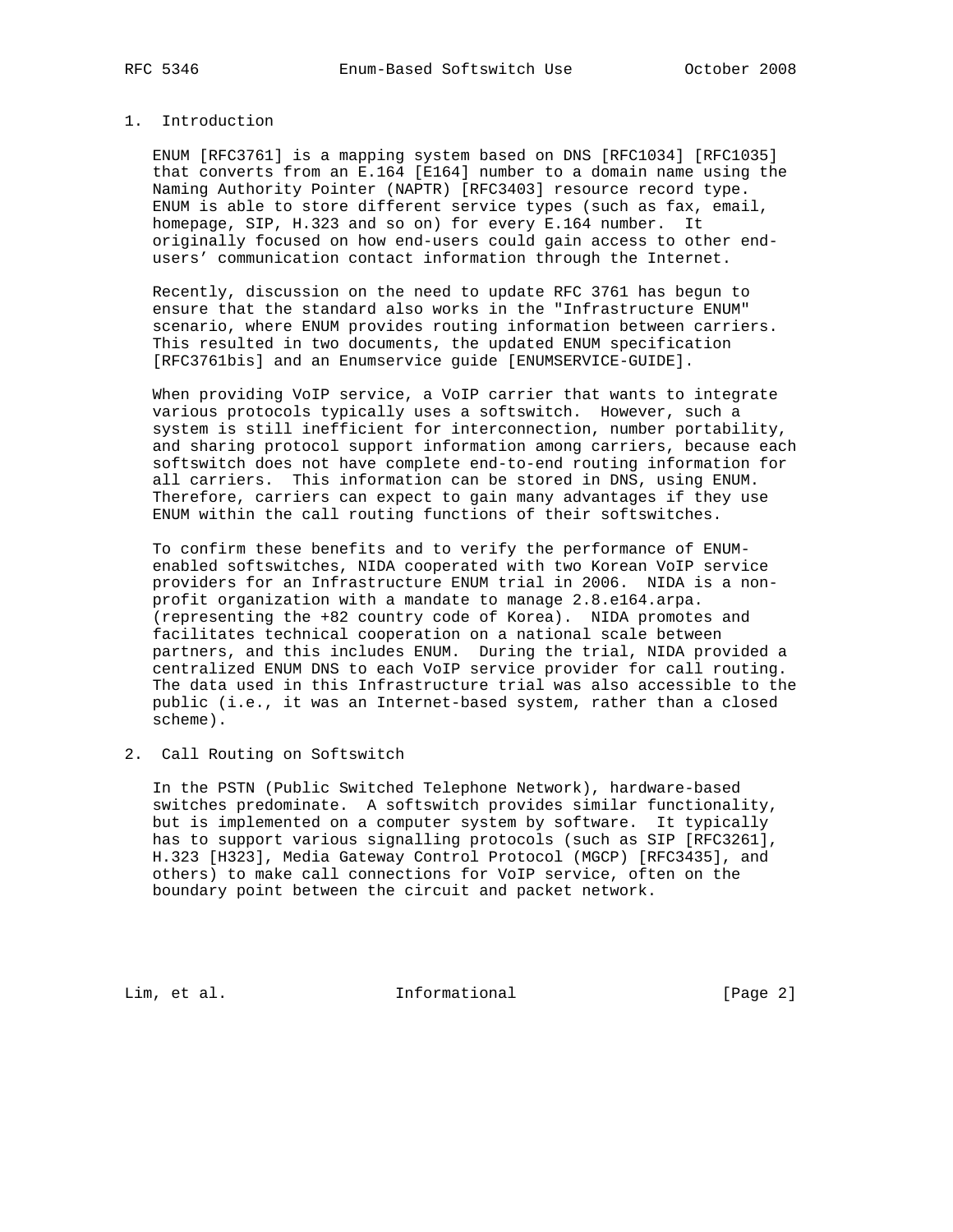To make a call, first of all a softswitch must discover routing information. It has to process the E.164 number that comes from a caller through its own routing table. The goal is to determine how the call can be routed towards the callee, so that either the call can be processed through the softswitch or the caller can connect to the callee directly.

 Today, call routing is often based on a prefix of the dialled number. This is used very widely not only for legacy PSTN switches, but also for softswitches. So, if a softswitch exclusively uses ENUM DNS for call routing, then, in the beginning most of the calls queried to ENUM DNS would fail if there are only a small group of carriers provisioning data into ENUM. However, a softswitch will have a higher success rate with ENUM DNS as the number of carriers grows, and so the overall percentage of numbers provisioned in ENUM increases. In short, ENUM as a long-term solution has obvious benefits, but the problem lies in migrating from today's prefix-based routing towards that long-term ENUM-based solution.

#### 3. Infrastructure ENUM Trial in Korea

 As described in Section 1, NIDA and two VoIP service providers built ENUM-processing modules into their softswitches, interconnected these via the IP network, and provisioned their trial users' numbers into a centralized ENUM DNS system operated by NIDA. The carriers provisioned their E.164 numbers using Extensible Provisioning Protocol (EPP) [RFC4114] to a centralized Registration Server (also operated by NIDA). Changes to the ENUM data were implemented and updated to the ENUM DNS instantly, using DNS Dynamic Update [RFC2136].

 In the trial, the EPP-based provisioning sub-system was developed and operated separately from the carriers' main customer provisioning systems and protocols. It was not integrated, as the carriers already operated their own customer provisioning systems that were totally different from the EPP-based model, and (as mission-critical components) those were not open to modification.

Lim, et al. 10. Informational 1. [Page 3]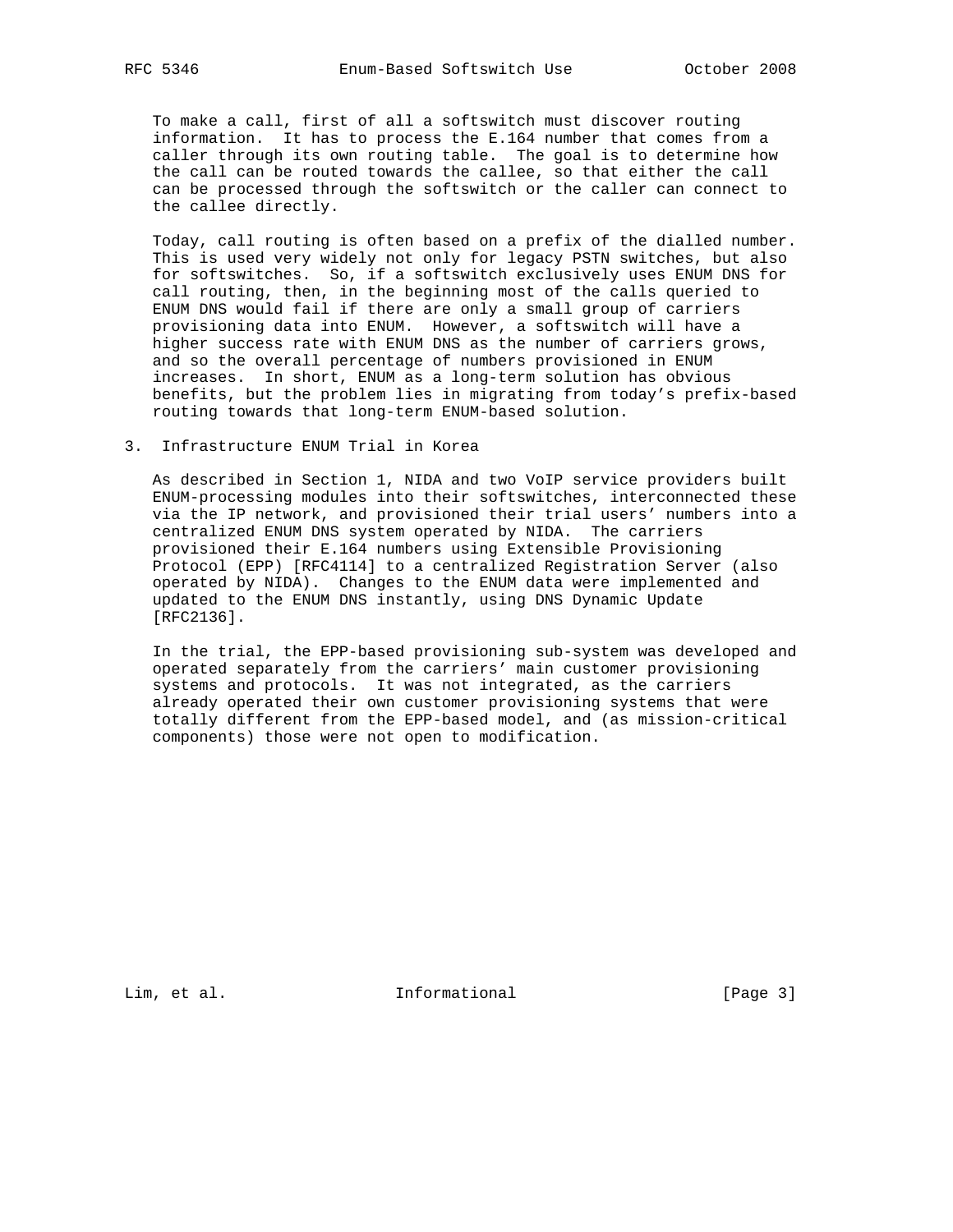

Figure 1: Infrastructure ENUM Trial System Topology

- 4. Operational Requirements for ENUM-Based Softswitches
- 4.1. Call Routing Cases for DNS Response Codes

 To use ENUM DNS, each softswitch needs to have an ENUM module that converts from an E.164 number to the ENUM domain name (as defined in RFC 3761) and processes a query to ENUM DNS. This ENUM module uses the algorithm specified in RFC 3761.

 However, in the initial stage of ENUM DNS roll-out, ENUM shares call routing information from a limited number of carriers. There is the problem that a softswitch can't find all of the call routing information it needs just using ENUM. To solve this problem, ENUM based softswitches have to follow a consistent set of rules.

# 4.1.1. Trial Policies

 As a matter of policy in this trial, all telephone numbers in use within an "ENUM only" number range (i.e., ones in which an endpoint could only be reached via a URI found during an ENUM lookup of a telephone number in this range, and for which there was no PSTN Point of Interconnect) were arranged to return a NAPTR response. For ranges in which there was a PSTN Point of Interconnect, this was not required.

Lim, et al. 10. Informational 1. [Page 4]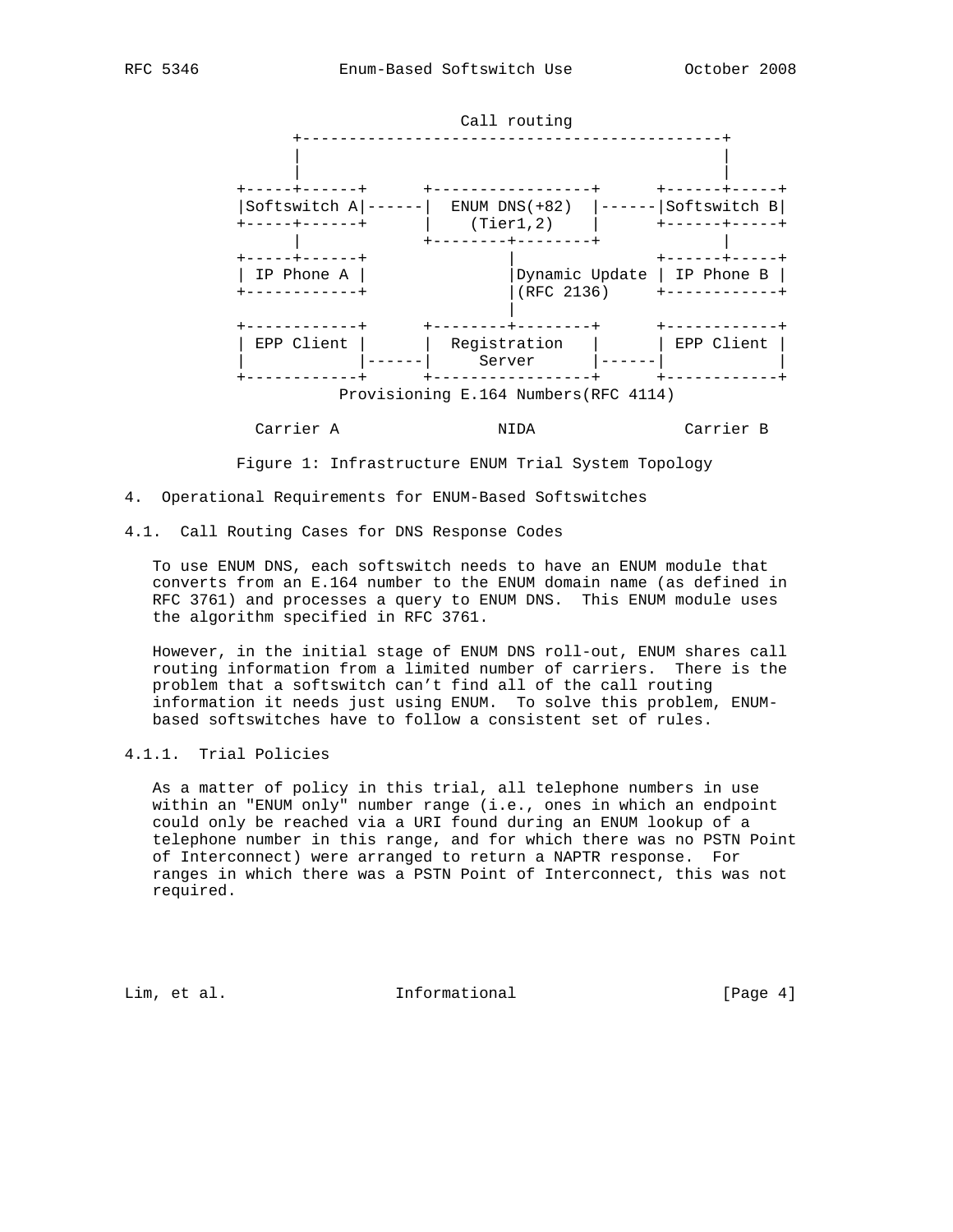Thus, no data (at all) needed to be provisioned into an associated ENUM domain for such a number if it were possible to "reach" that number via the PSTN, unless there were also an IP-based Point of Interconnect serving that number and the serving carrier chose to make this option available.

 In those domains in which NAPTRs for ENUM processing were provisioned, these NAPTRs were always 'terminal' rules -- non terminal NAPTRs were not used. If non-terminal NAPTRs were to be provisioned, then the standard operation of ENUM processing might have required extra DNS lookups before the set of NAPTRs for a telephone number could be evaluated. The delay and indeterminacy this would introduce was not considered acceptable.

 The case where a valid URI was present is covered in Section 4.1.2 (rule 2 A, second point). The case where an ENUM entry was not provisioned for a number that had an active PSTN Point of Interconnect is covered in Section 4.1.2 (rule 2 B).

 For "ENUM only" ranges, where a given number in that range was in service (i.e., there was an IP-based Point of Interconnect to a carrier), a valid SIP or H.323 URI was always provisioned into the associated ENUM domain. This is covered in Section 4.1.2 (rule 2 A, second point).

 In such an "ENUM only" range, if the number was not in service, a TXT record was provisioned but no valid NAPTRs would be present. This ensured that a query for NAPTRs in a given (out of service, "ENUM only" range) domain would succeed (i.e., return a RCODE of 0), but that the number of answers would also be zero. This is covered in Section 4.1.2 (rule 2 A, first point). Note that this point also covers the case where only NAPTRs that cannot be used to initiate a call exist in such a zone.

 Where a valid URI was provisioned, the ENUM lookup would complete by returning that value for further processing. This further processing is covered in Section 4.2.

 For "ENUM only" ranges, there was a further policy requirement that an IP-based Point of Interconnect specified inside a NAPTR (as the domainpart of a valid URI) must be accessible for all potential carriers. The server could reject a subsequent SIP Invitation, but its machine address had to resolve. This was intended to avoid the condition where the domain name did not resolve, the softswitch logic would attempt to place the call via the PSTN, and this would fail and/or loop.

Lim, et al. 10. Informational 1. [Page 5]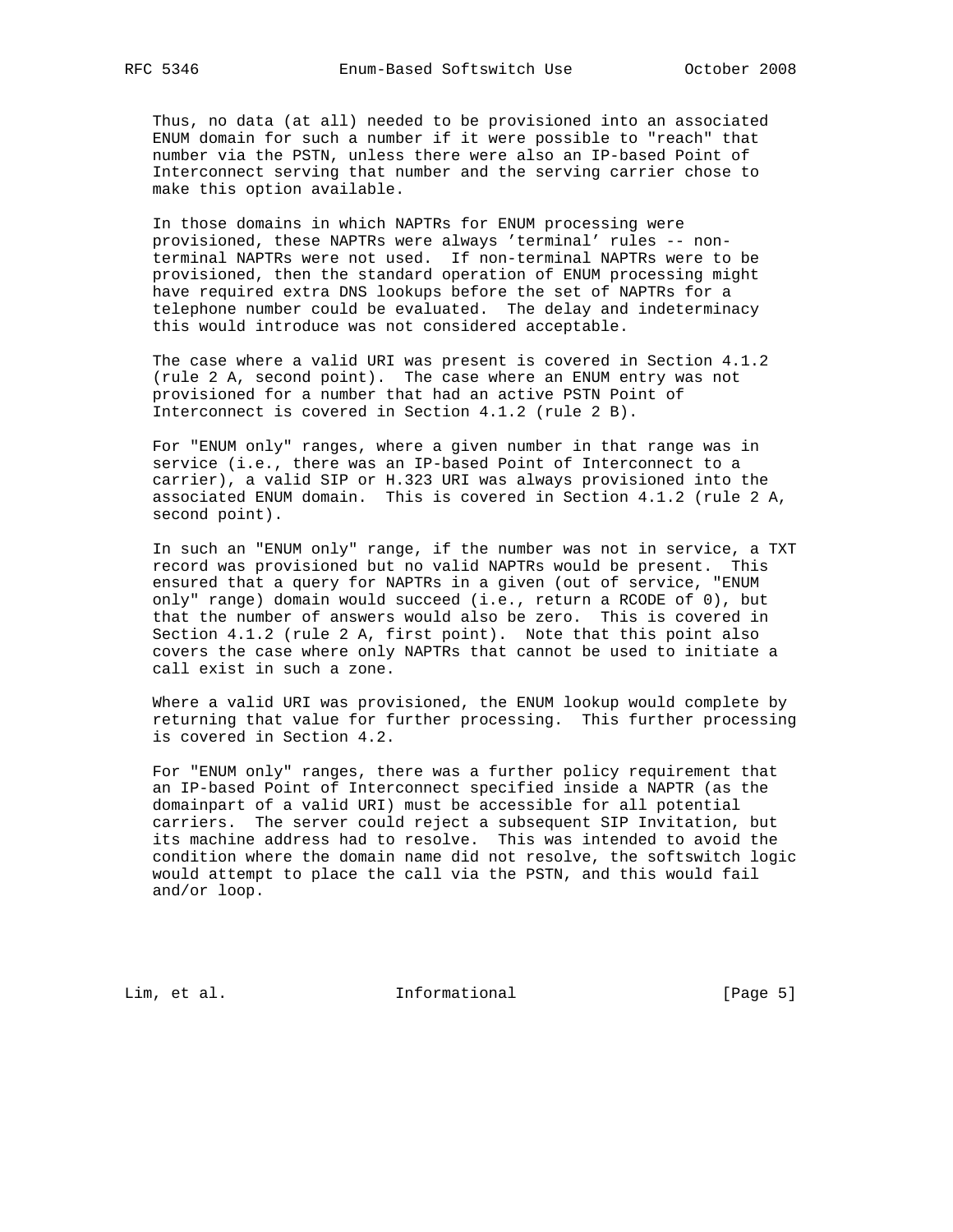This "must resolve" requirement was not needed for numbers that had an active PSTN Point of Interconnect (i.e., the vast majority of

 assigned numbers). If the domain name did not resolve, the call would "drop back" to PSTN processing.

4.1.2. Trial ENUM Lookup Rules

In the Korean trial, the rules were:

- 1. The ENUM module of the softswitch converts an E.164 number coming from the VoIP subscriber to an ENUM domain name (as defined in RFC 3761).
- 2. The ENUM module, acting as a DNS stub resolver, sends a query to a recursive name server.
- 3. If the ENUM module receives a DNS answer, the call routing process may branch off in several ways, depending on the Rcode value in the DNS response message, as shown below.
	- A. Rcode=0 (No error condition) There is, potentially, an answer to the corresponding query. The normal call routing process needs to differentiate between the following conditions:
		- + The response includes no URI (such as SIP or H.323) that can be used to initiate a call -- The call fails immediately. Note: In the trial, the condition in which a telephone number:
			- is valid,
			- can only be reached via the Internet, but
			- is not currently in service

 is indicated by an ENUM domain that DOES exist but DOES NOT include any supported (routable) NAPTRs. A softswitch receiving this response interprets it as indicating that the call can be dropped immediately -- it would fail if passed to the PSTN.

 + There is at least one usable URI (such as SIP and/or H.323 URIs) -- The softswitch picks one based on the preference and order field values in the NAPTR Resource Record Set, and routes the call using the method described in Section 4.2.

Lim, et al.  $\qquad \qquad$  Informational  $\qquad \qquad$  [Page 6]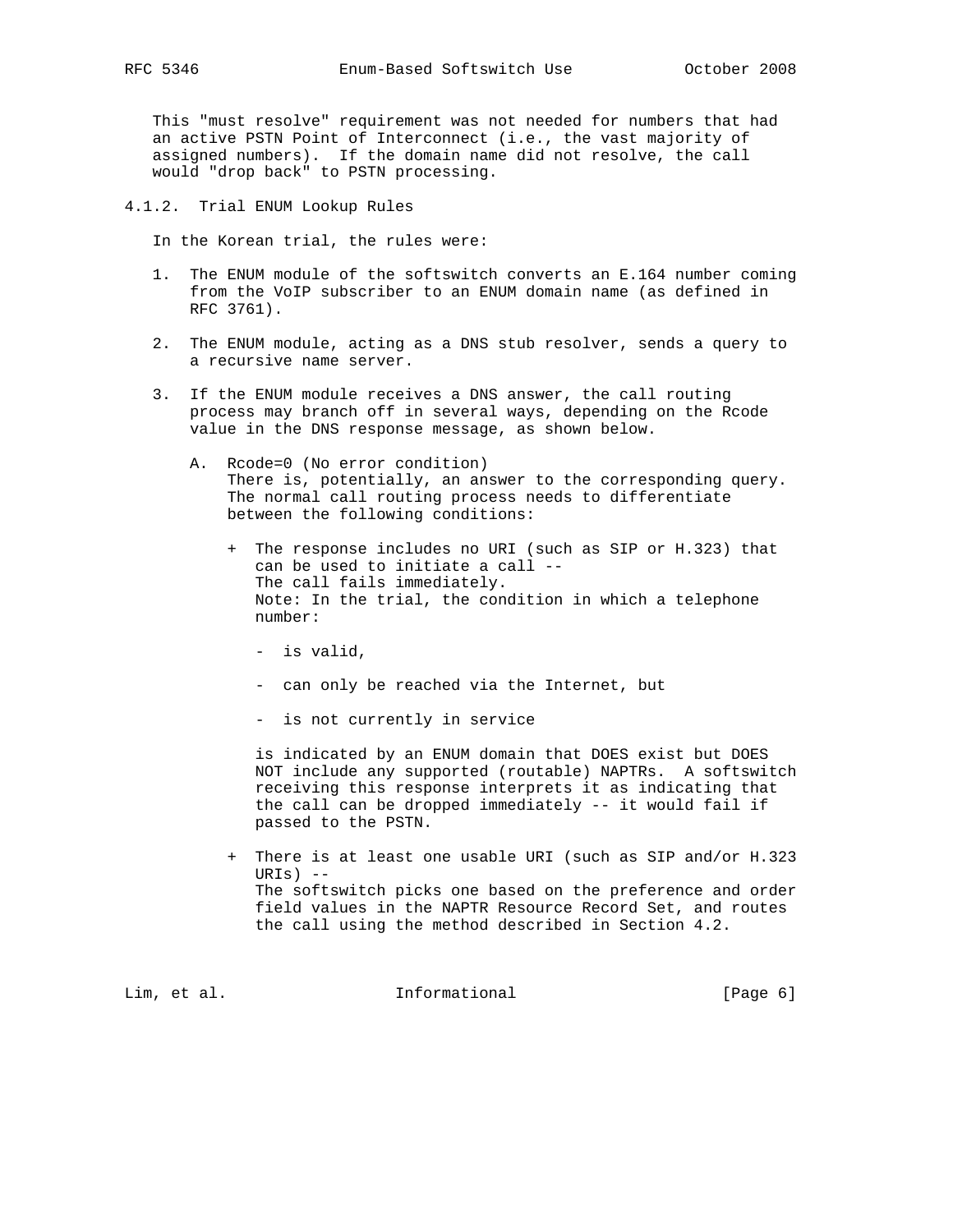B. Rcode=3 (Name error), 1 (Format Error), 2 (Server Failure), 4 (Not Implemented), or 5 (Refused) There is no valid answer for the query. The softswitch has no choice but to route the call using the E.164 number with its vendor-specific method (such as a prefix-based method). In this case, it means that the call has to be delivered through the PSTN for onward call routing.

 It is also important to stress that the ENUM DNS servers must respond to all queries they receive from the softswitches. If the ENUM module in a softswitch does not receive a response, it will eventually time out, and the ENUM module will treat this as a DNS error. However, the delay involved is long in terms of the normal call setup time, and should be avoided.

 It would have been possible to modify the DNS code in each softswitch to have shorter time-outs than normal to cover misconfiguration of a DNS server, but this choice was not considered in the trial. The softswitch DNS stack was used for several purposes other than "pure" ENUM lookups. Configuring it in a non-complaint manner was considered unacceptable, due to the need to analyze the impact of that choice on other DNS operations thoroughly before it could be implemented safely.

4.2. Call Routing Cases for Domainparts

 If the DNS response has a valid URI, such as SIP or H.323, the softswitch can resolve the domain name part of that URI to route a call by searching two different sources. One is a recursive nameserver, and the other is a fixed routing table held in the softswitch, mapping from the domain name to the corresponding gateway's host name and IP address.

 If there are many points of interconnection, using a recursive nameserver is useful for resolving a domain name, but if there are just a few known carriers and they do not change this interconnection information frequently, a fixed (internal) routing table mapping from domain name to the corresponding gateway hostname and IP address is more efficient (rather than querying the recursive nameserver every time). In addition, carriers would like to charge an interconnection fee for all received calls, so they tend to make interconnection only with trusted carriers based on some sort of bilateral agreement between these carriers. They may agree on a specific gateway for this purpose, so the interconnection information is often private to the parties of this particular agreement.

Lim, et al. 10. Informational 1. [Page 7]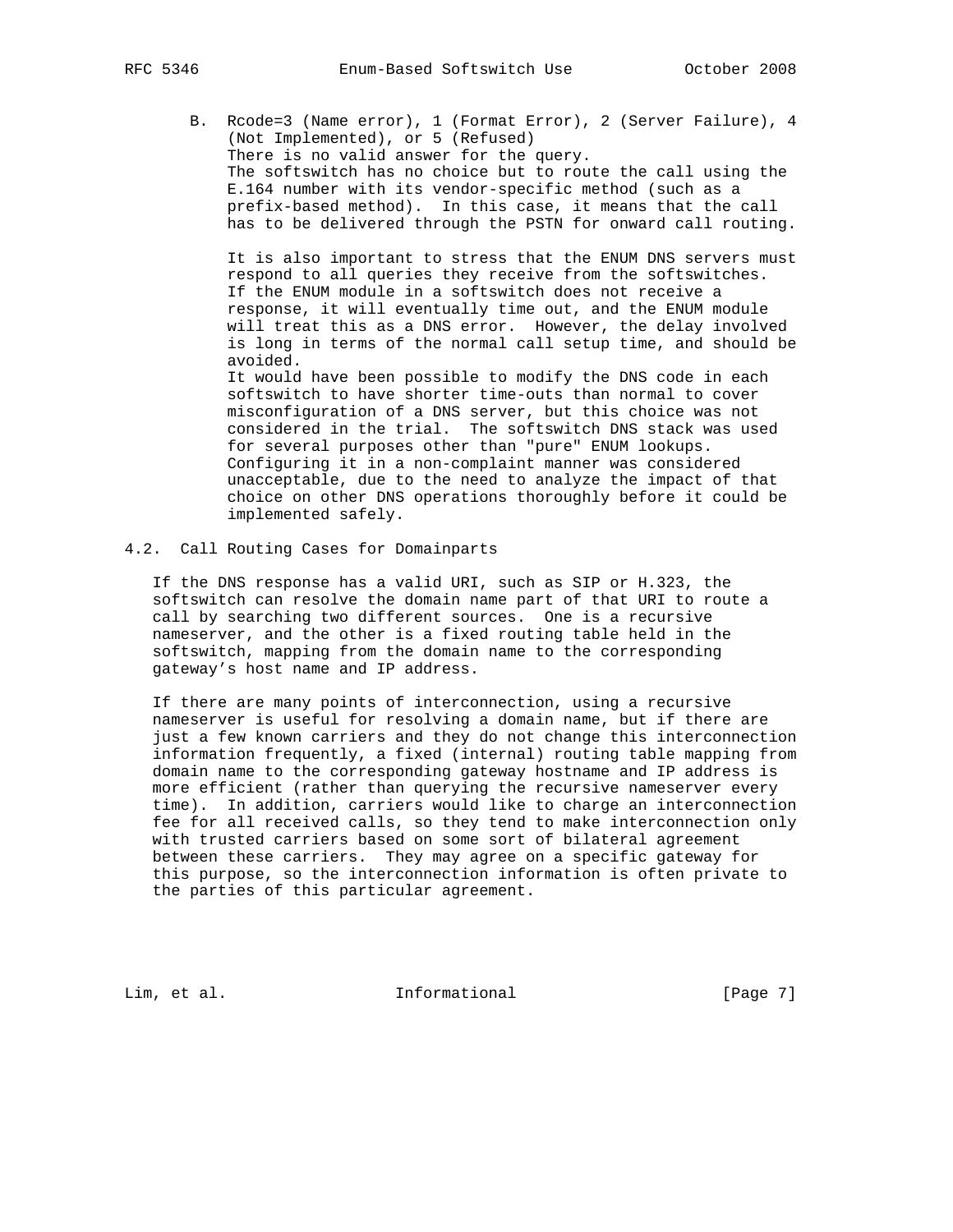In principle, these two approaches could be used in parallel, but in practice, if the DNS-based approach could be used, there would be no point in retaining the expensive and elaborate "offline" infrastructure to exchange and install the tables for domain routing. In this trial, uncertainty over the performance and reliability of ENUM-based processing meant that the softswtitches were configured so that they could be switched between the two approaches immediately. This was a temporary expedient only, and would not be a reasonable approach in the long term.

 These two types of domain routing are also affected by the Rcode=0 case described in Section 4.1.

 There are two choices for routing. These are described and compared here:

- 1. Case when using a fixed routing table:
	- A. If the domain name part of the URI is found in the internal fixed routing table, the softswitch can use it.
	- B. If the domain name part of the URI does not exist in the fixed routing table, the call is forwarded to the PSTN.
- 2. Case when using a recursive nameserver:
	- A. If the domain name part of the URI can be resolved via the recursive nameserver, the softswitch can use it.
	- B. If the domain name part of the URI cannot be resolved on the recursive nameserver for any reason (such as a response with no usable resource records according to [RFC3263] and [RFC3261], or with Rcode=1, 2, 3, 4, or 5), the call must be forwarded to the PSTN.

 Case (1) seems inefficient because the administrator maintains two management points for numbers: the ENUM DNS and the softswitch itself. However, this configuration can minimize the call routing failure ratio during the transition period of ENUM (when there are relatively few provisioned ENUM entries and so few IP-based Points Of Interconnection). Thus, case (1) could reasonably be implemented on the softswitches during the trial phase, and thereafter, as ENUM entries are populated, case (2) would be a reasonable choice.

 With these choices, the two carriers could use ENUM DNS for call routing without any impact on their ongoing commercial VoIP service.

Lim, et al. 10. Informational 1. [Page 8]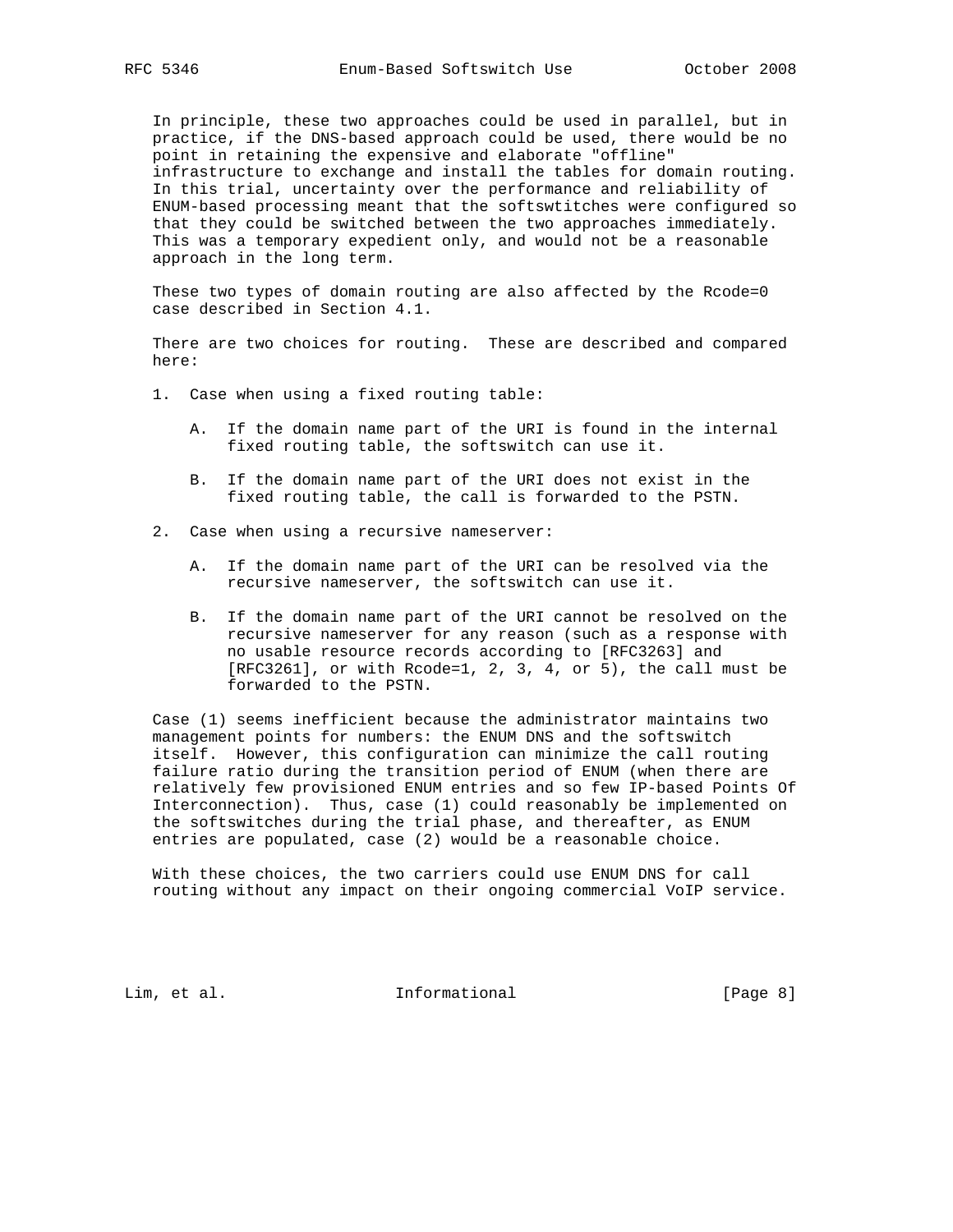## 5. Trial Results

 To provide a stable commercial service, an ENUM-based softswitch must have a defined performance, in the same way as must any non-ENUM based softswitch. The only difference between these two types of softswitches is the searching mechanism for call routing information, which can be stored in the softswitch itself or in the DNS. Therefore, a similar delay time for call routing is important to guarantee quality of service. During the trial, each carrier measured this delay time when using the SIP protocol. This was based on the "Answer Delay time", defined as the elapsed time between requesting a call ('INVITE' message) and receiving a response ('200 OK' message) [RFC3261].

| Call Type              | ENUM | Non-ENUM |
|------------------------|------|----------|
| Carrier A->A           | 2.33 | 2.28     |
| Carrier A->B           | 2.23 | 2.25     |
| Carrier A->other(PSTN) | 4.11 | 3.79     |
| Carrier B->B           | 2.18 | 2.05     |
| Carrier B->A           | 2.19 | 2.19     |
| Carrier B->other(PSTN) | 3.95 | 3.41     |

Table 1: Average Answer Delay Time (Sec)

 As shown in Table 1, there is little difference in time (under a second) between the ENUM and non-ENUM cases. Therefore, it is difficult for a caller with either carrier to detect the choice (ENUM or non-ENUM) as an aspect of quality when a call initiates. This means that ENUM definitely works well with softswitches on a commercial basis.

 To make the trial more realistic, the resolver that was used by these ENUM-based softswitches was a recursive nameserver that could be accessed publicly. This was done as it was felt that a tough condition would be better to verify the fact that an ENUM-based softswitch works as well as a non-ENUM-based softswitch in providing a commercial VoIP service.

6. 'e164.arpa' Considerations

 During the trial, the Infrastructure ENUM deployed in the 2.8.e164.arpa zone could be accessed via the (public) Internet. In this situation, each carrier questioned whether or not the centralized number management under the ENUM DNS was realistic.

Lim, et al.  $\qquad \qquad$  Informational  $[Page 9]$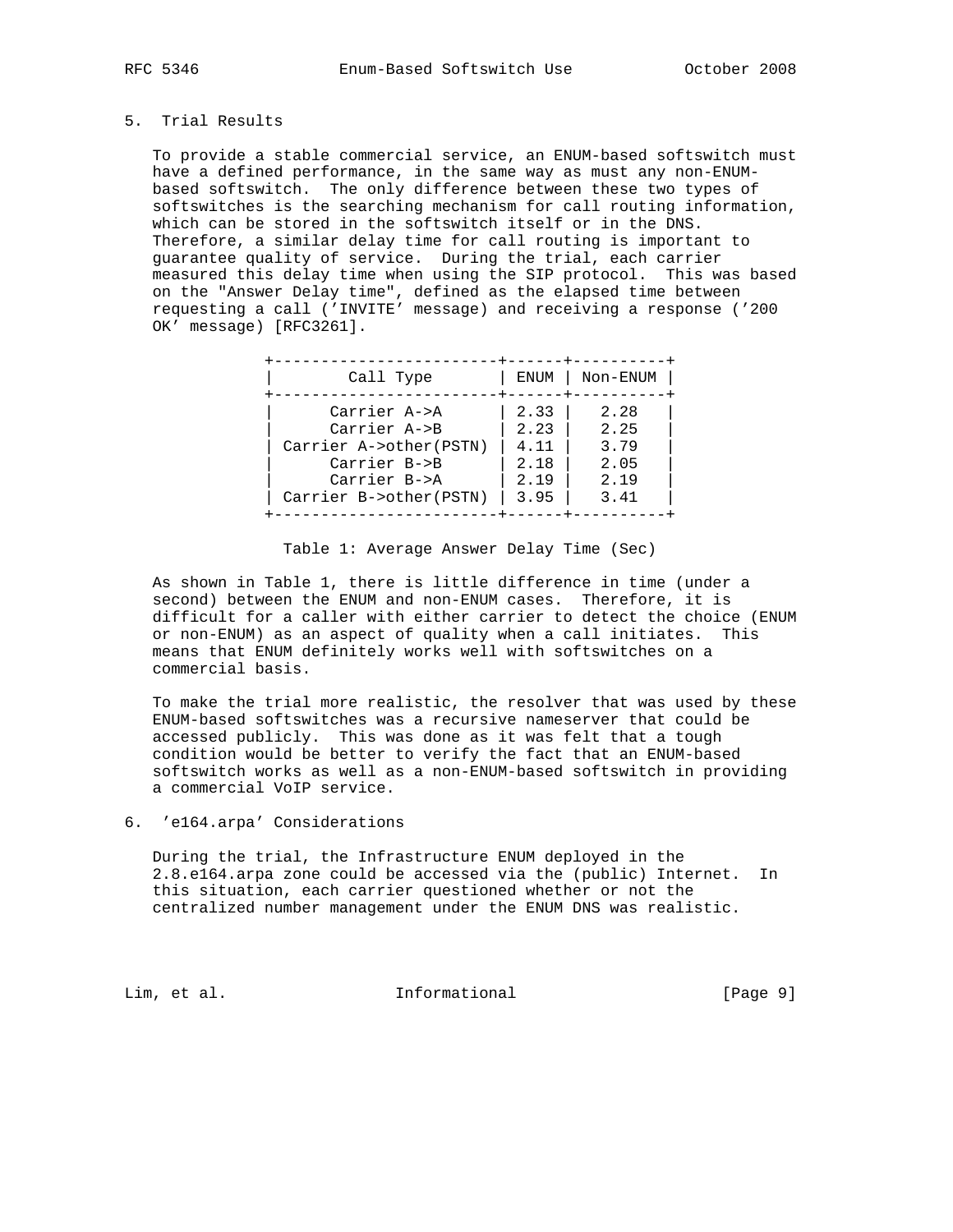Another issue concerned responsibility for routing errors. All carriers can use the shared ENUM data to route their calls. However, if there are routing errors (due to the data being provisioned incorrectly), it is not always clear who has responsibility for these errors and who can correct the data. The errors occur in the networks of the carriers placing the calls. Unless the identity of the carrier responsible for delivering service to this telephone number is known, it is not obvious (to the carrier handling the error) who should be informed of these problems. This is a particular issue when number portability is introduced.

 In addition, the carriers also question whether or not Infrastructure ENUM needs to be accessible publicly. To prevent disclosure of telephone numbers, they would prefer to access the ENUM DNS privately. Therefore, any ENUM module embedded in a softswitch needs to be flexible to adopt these considerations during the interim period of ENUM, before common policies and agreements have been forged.

7. Security Considerations

 This document inherits the security considerations described in RFC 3761 and [RFC5067], as the ENUM DNS used with softswitches in this trial could be accessed publicly.

 In addition, if the recursive resolvers handling ENUM queries coming from a softswitch were to be compromised by an attacker, that attacker would be able to force calls to fail or cause delay to calls. Therefore, the DNS resolvers used should allow access from the local network to which the softswitch is connected, whilst restricting access from outside, using a proper access-list policy.

8. Acknowledgements

 Thanks to Richard Shockey, Jason Livingood, Karsten Fleischhauer, Jim Reid, and Otmar Lendl who helped guide the direction of this document, and to Suresh Krishnan, whose GEN-ART review was very helpful.

Lim, et al. 10. Informational 1. [Page 10]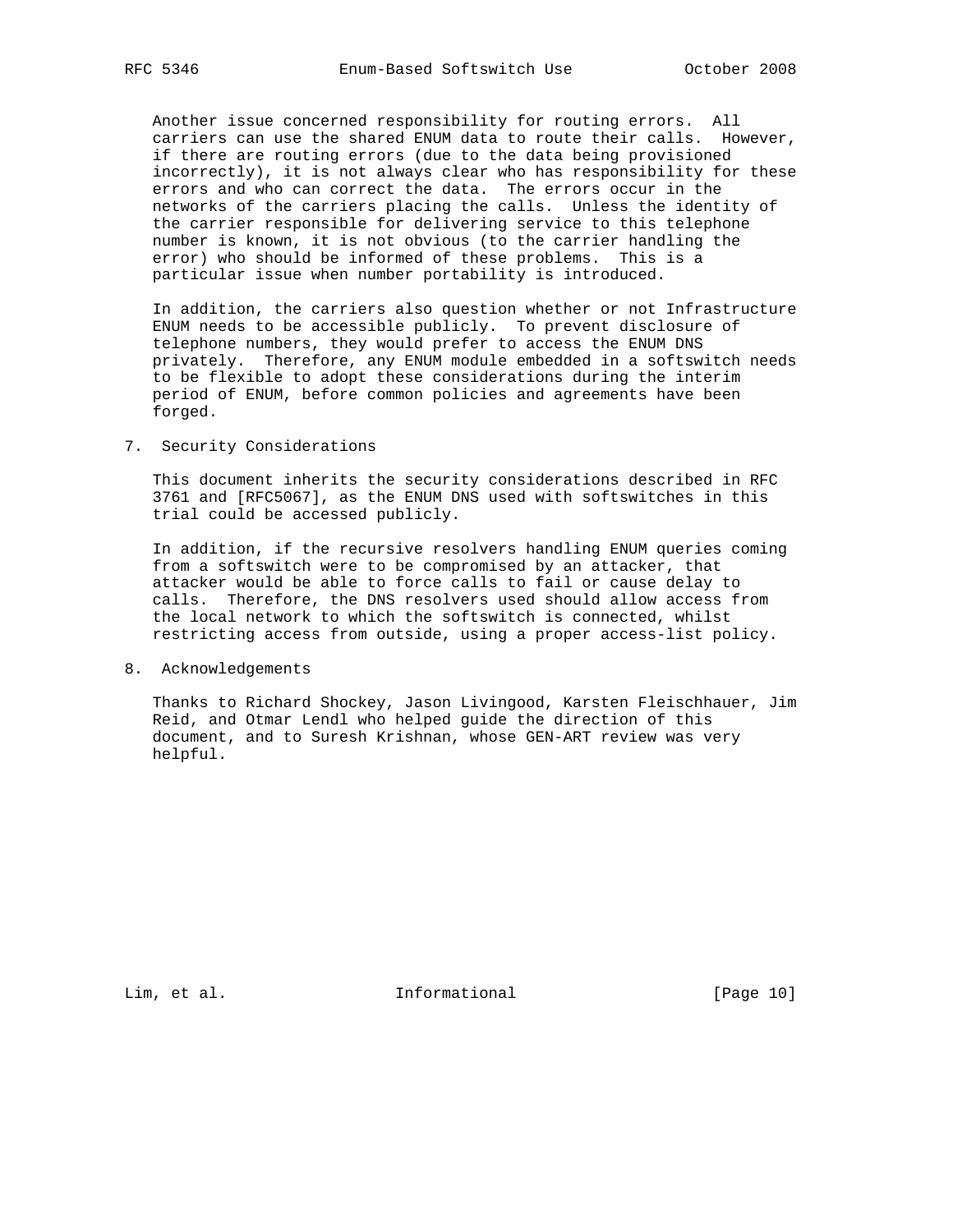## 9. References

- 9.1. Normative References
	- [E164] ITU-T, "The International Public Telecommunication Number Plan", Recommendation E.164, February 2005.
	- [RFC1034] Mockapetris, P., "Domain names concepts and facilities", STD 13, RFC 1034, November 1987.
	- [RFC1035] Mockapetris, P., "Domain names implementation and specification", STD 13, RFC 1035, November 1987.
	- [RFC3403] Mealling, M., "Dynamic Delegation Discovery System (DDDS) Part Three: The Domain Name System (DNS) Database", RFC 3403, October 2002.
	- [RFC3761] Faltstrom, P. and M. Mealling, "The E.164 to Uniform Resource Identifiers (URI) Dynamic Delegation Discovery System (DDDS) Application (ENUM)", RFC 3761, April 2004.

#### 9.2. Informative References

[ENUMSERVICE-GUIDE]

 Hoeneisen, B., Mayrhofer, A., and J. Livingood, "IANA Registration of Enumservices: Guide, Template, and IANA Considerations", Work in Progress, September 2008.

- [H323] ITU-T, "Packet-based multimedia communications systems", Recommendation H.323, 2003.
- [RFC2136] Vixie, P., Thomson, S., Rekhter, Y., and J. Bound, "Dynamic Updates in the Domain Name System (DNS UPDATE)", RFC 2136, April 1997.
- [RFC3261] Rosenberg, J., Schulzrinne, H., Camarillo, G., Johnston, A., Peterson, J., Sparks, R., Handley, M., and E. Schooler, "SIP: Session Initiation Protocol", RFC 3261, June 2002.
- [RFC3263] Rosenberg, J., "Session Initiation Protocol (SIP): Locating SIP Servers", RFC 3263, June 2002.
- [RFC3435] Andreasen, F. and B. Foster, "Media Gateway Control Protocol (MGCP) Version 1.0", RFC 3435, January 2003.

Lim, et al. Informational [Page 11]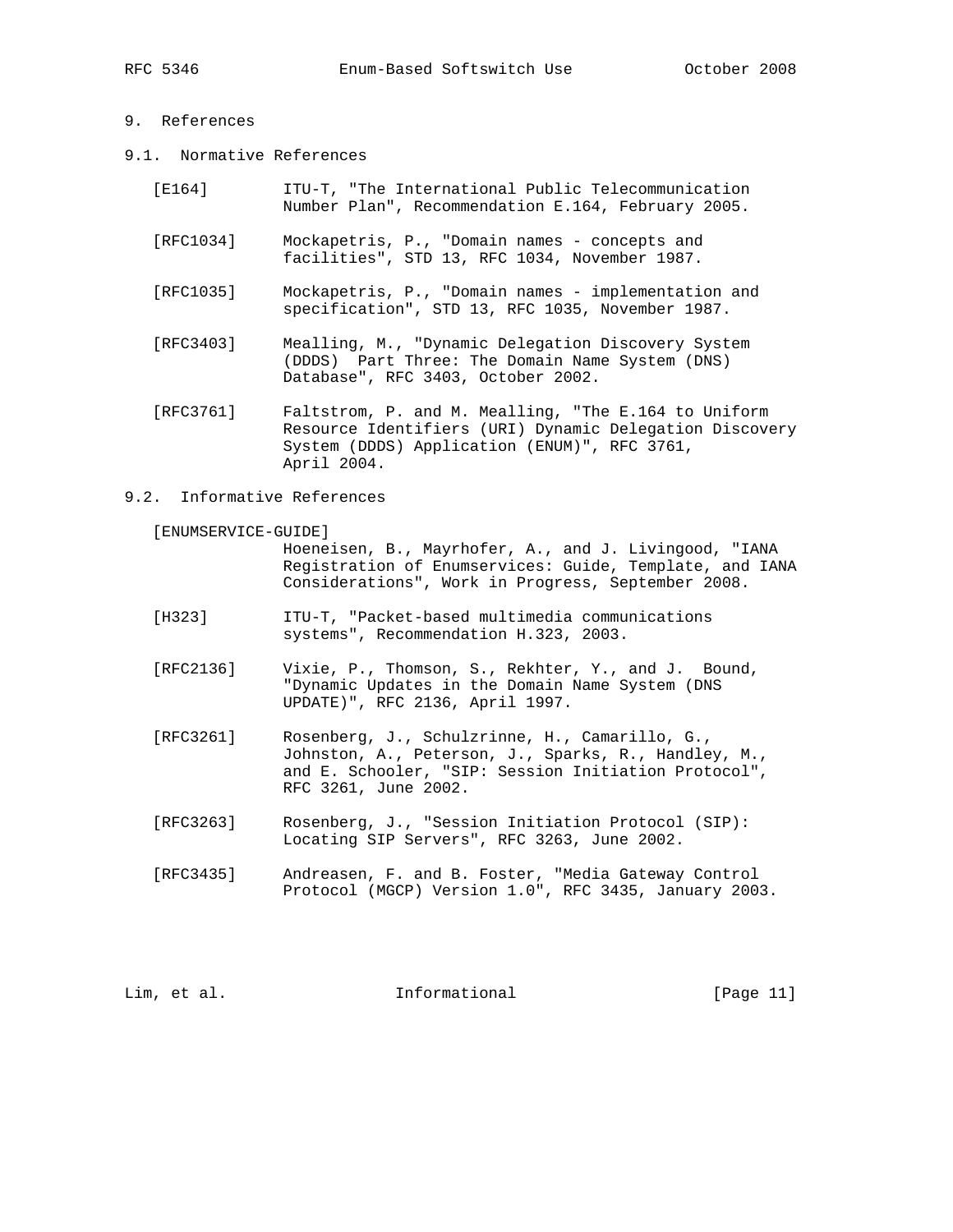- [RFC3761bis] Bradner, S., Conroy, L., and K. Fujiwara, "The E.164 to Uniform Resource Identifiers (URI) Dynamic Delegation Discovery System (DDDS) Application (ENUM)", Work in Progress, February 2008.
- [RFC4114] Hollenbeck, S., "E.164 Number Mapping for the Extensible Provisioning Protocol (EPP)", RFC 4114, June 2005.
- [RFC5067] Lind, S. and P. Pfautz, "Infrastructure ENUM Requirements", RFC 5067, November 2007.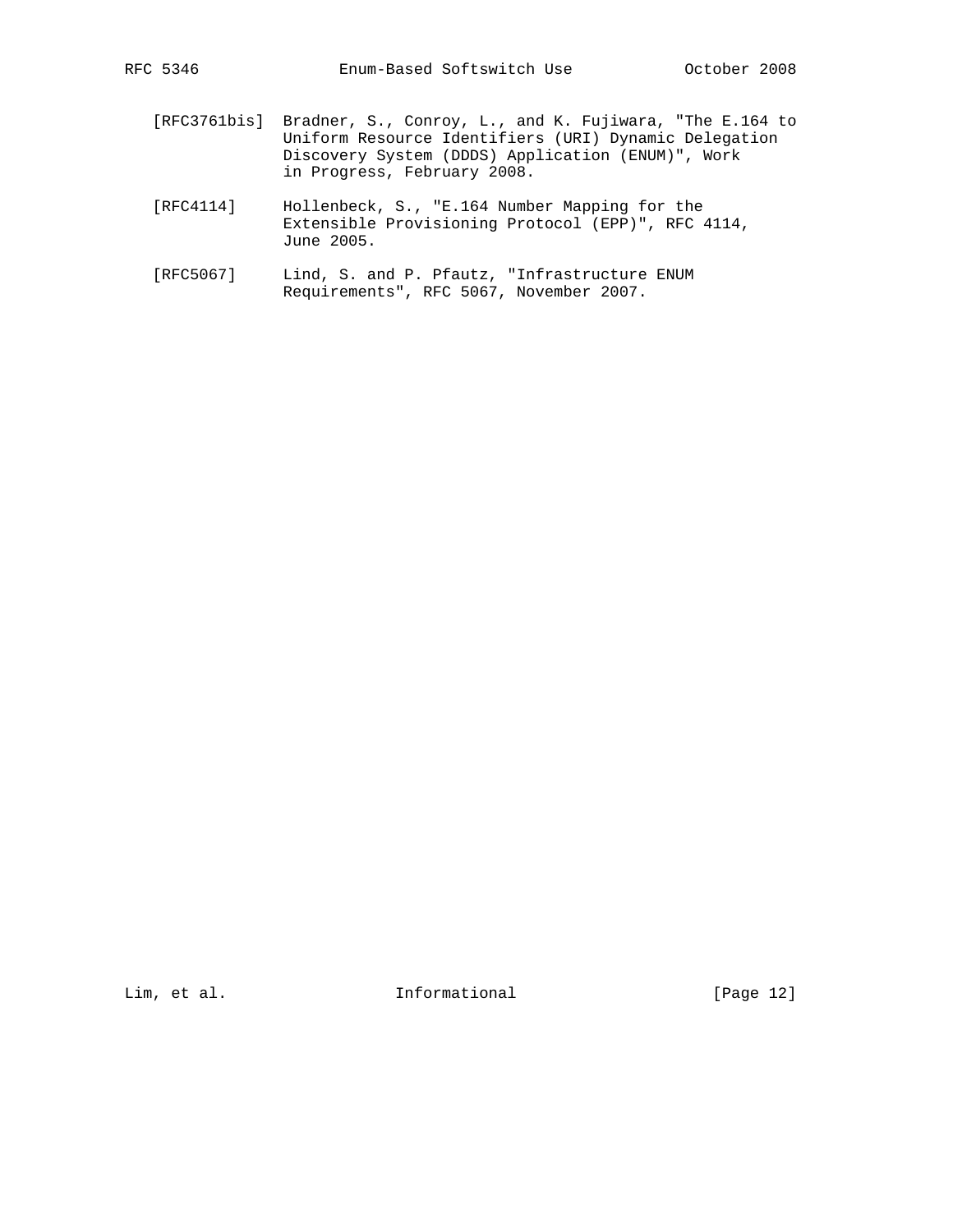Authors' Addresses JoonHyung Lim National Internet Development Agency of Korea(NIDA) 3F. KTF B/D 1321-11, Seocho-dong, Seocho-gu Seoul Korea Phone: +82-2-2186-4548 EMail: jhlim@nida.or.kr URI: http://www.nida.or.kr Weon Kim National Internet Development Agency of Korea(NIDA) 3F. KTF B/D 1321-11, Seocho-dong, Seocho-gu Seoul Korea Phone: +82-2-2186-4502 EMail: wkim@nida.or.kr URI: http://www.nida.or.kr ChanKi Park National Internet Development Agency of Korea(NIDA) 3F. KTF B/D 1321-11, Seocho-dong, Seocho-gu Seoul Korea Phone: +82-2-2186-4504 EMail: ckp@nida.or.kr URI: http://www.nida.or.kr Lawrence Conroy Roke Manor Research Roke Manor Old Salisbury Lane Romsey United Kingdom Phone: +44-1794-833666 EMail: lconroy@insensate.co.uk URI: http://www.sienum.co.uk

Lim, et al. 10. Informational 1. [Page 13]